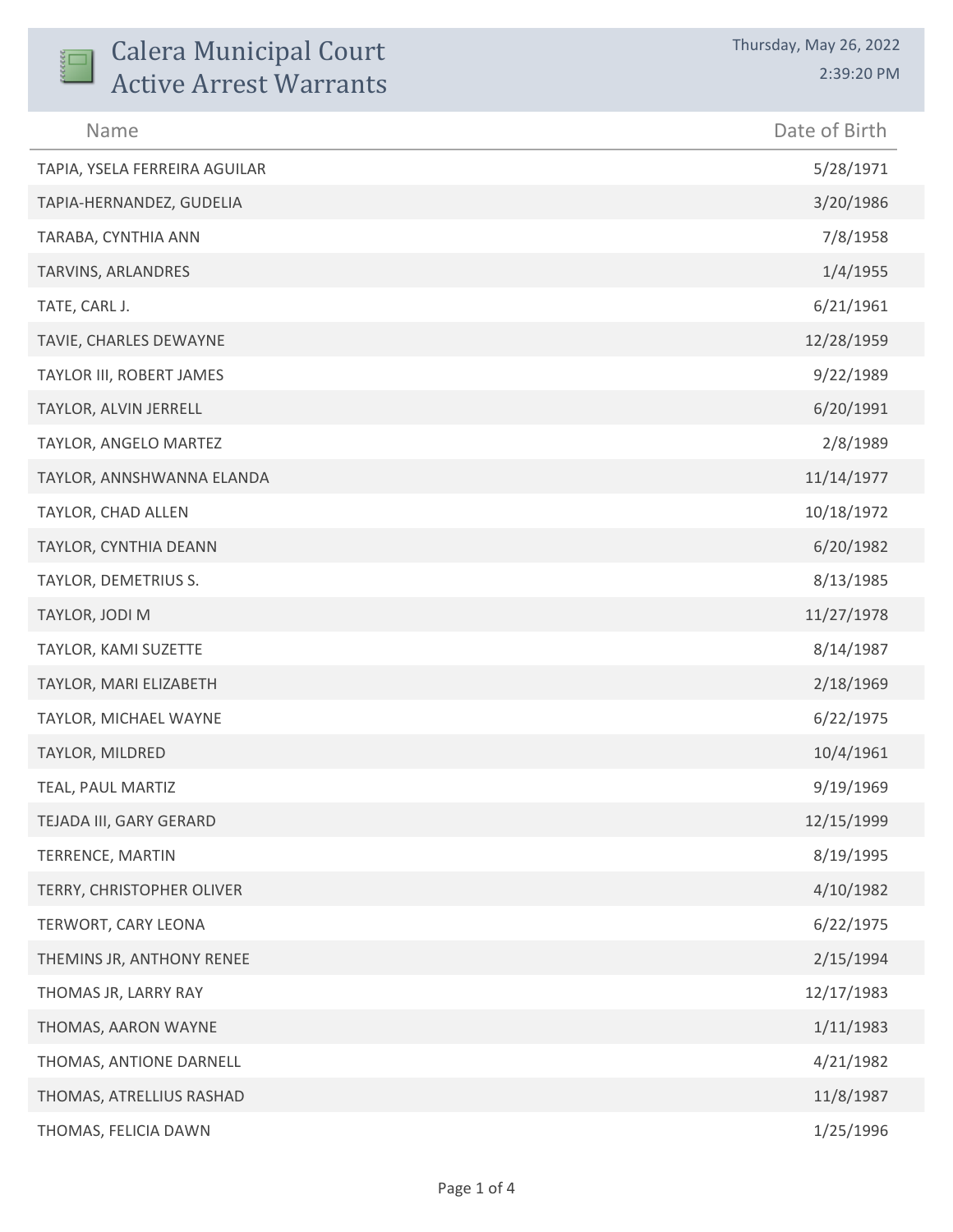| Name                                 | Date of Birth |
|--------------------------------------|---------------|
| THOMAS, HOPE CRISS                   | 6/5/1967      |
| THOMAS, JOSHUA VINCENT               | 10/16/1987    |
| THOMAS, KIMBERLY ANNETTE             | 11/1/1984     |
| THOMAS, MADY CLAYTON                 | 10/18/1992    |
| THOMAS, MITCHELL                     | 8/20/1964     |
| THOMAS, RODNEY WILLIAM               | 5/4/1961      |
| THOMAS, SHAUNA LYNN                  | 9/13/1978     |
| THOMAS-HANEY, BLAKE ANDREW           | 12/14/1986    |
| THOMPSON, CALVIN                     | 11/21/1987    |
| THOMPSON, COTY                       | 5/23/1986     |
| THOMPSON, JOSHUA DAVID               | 11/14/1980    |
| THOMPSON, MIRANDA KAY                | 6/11/1997     |
| THOMPSON, ROBERT J.                  | 6/11/1991     |
| THOREN, BRANDON M.                   | 3/23/1992     |
| THURMAN, ANTHONY CHARLES             | 4/6/1979      |
| THURMAN, CLARENCE LEE                | 6/20/1989     |
| THURMAN, MORGAN KENDALL              | 10/31/1991    |
| TIERNEY, WILLIAM F. JR.              | 7/28/1968     |
| TIERRABLANCA SILVA, DARIO            | 5/17/1992     |
| TIGNOR, ANTHONY LEE                  | 12/11/1977    |
| TILL, RAQUEL MARA                    | 5/21/1996     |
| TILMON, KRISTOPHER ALLEN             | 6/1/1983      |
| TIPPETT, PATRIK GY                   | 2/5/1986      |
| TIPPS, CODY RYAN                     | 9/20/1989     |
| TISDALE, MARLECIA BREAUNTAY RAYSHAUN | 1/23/1997     |
| TODD, JOSHUA EARL                    | 9/26/1979     |
| TOLLEY, BRANDON DEAN                 | 10/16/1974    |
| TOLLIVER, RONNELL LAMONT             | 12/31/1967    |
| TOMLINSON, SARAH E.                  | 7/11/1991     |
| TOMPKINS, KATRINA LAJUAN             | 6/2/1975      |
| TONEY, ANDRE RETAY                   | 1/25/1978     |
| TORRES CRUZ, GABRIELA                | 7/2/1986      |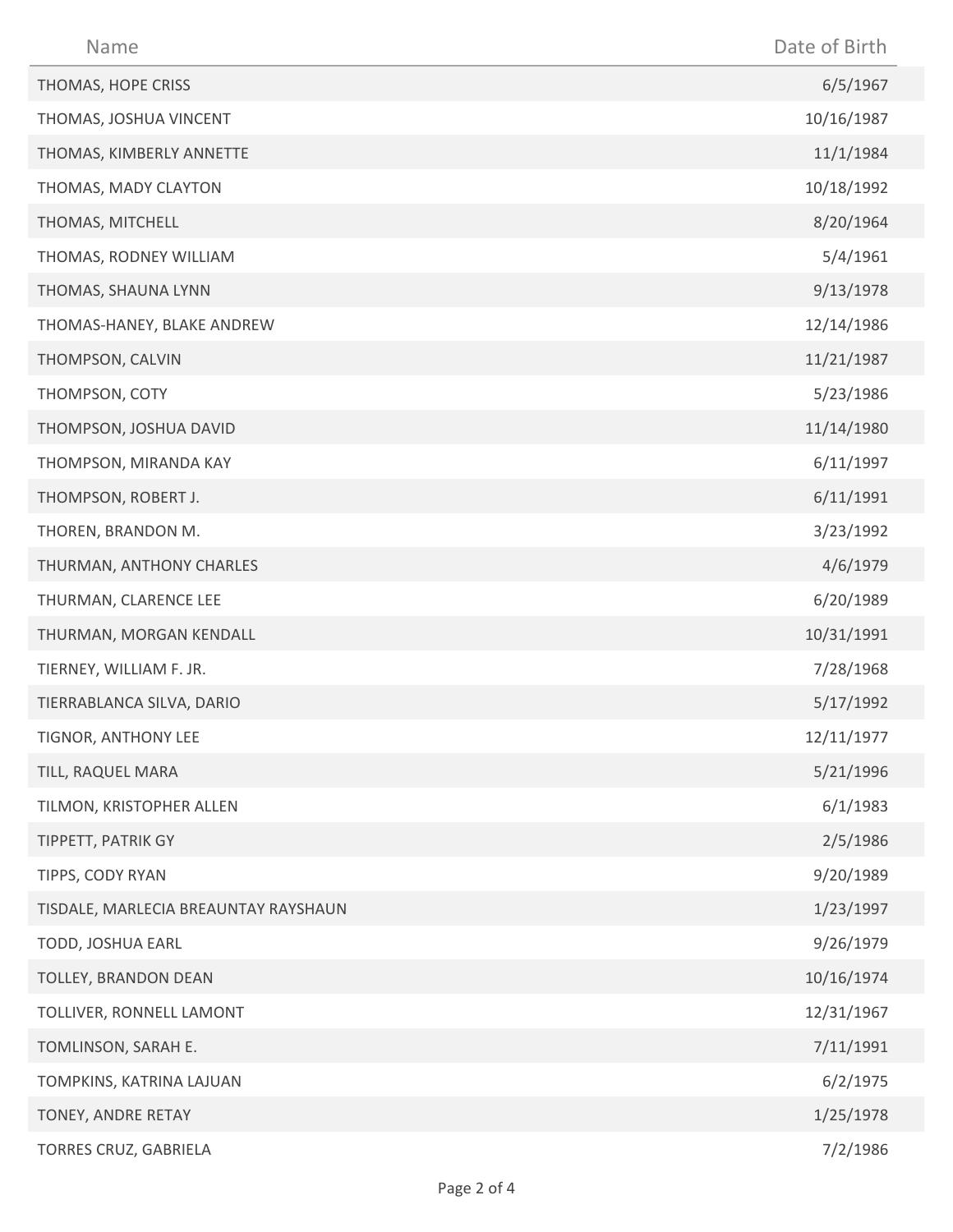| Name                          | Date of Birth |
|-------------------------------|---------------|
| TORRES JR, ISAIAS             | 10/13/1994    |
| TORRES JR, JUAN CARLOS        | 2/22/1996     |
| TORRES, ADRIAN                | 4/10/1977     |
| TORRES, EDGER ERNESTO         | 11/7/1973     |
| TORRES, EMMANUEL              | 12/6/1999     |
| TORRES, ENRIQUE               | 7/5/1992      |
| TORRES, OCTAVIO CORONADO      | 2/21/1978     |
| TORRES, REBECCA A.            | 2/2/1987      |
| TORRES-GOMEZ, ULISES R        | 10/24/1980    |
| TORRES-SANCHEZ, JUAN MIGUE    | 3/23/1984     |
| TOVAR, DORA ELIA              | 12/13/1972    |
| TOZCANO, LUIS JAVIER          | 2/23/1986     |
| TRAN, CUC NGOC                | 4/14/1986     |
| TRAN, THAI-ANH VU             | 4/8/1975      |
| TRAUTMAN, KARLAN THOMAS DAYLE | 1/4/1986      |
| TRAVIS, EDDIE J               | 3/9/1995      |
| TREGO, RICKY EDWARD           | 11/26/1977    |
| TREJO JR, VENANCIO            | 1/5/1983      |
| TRESTER, CLINTON LEWIS A.     | 6/15/1980     |
| TREVATHAN, LARRY G.           | 6/15/1982     |
| TREVINO, HERIBERTO EDDY       | 8/1/1986      |
| TREVINO, LEE ROY              | 7/16/1992     |
| TREVINO, RAMIRO JR.           | 10/1/1985     |
| TRONCOSO, CAESAR ANDREW       | 9/27/1992     |
| TROUGHT, LEONTINE MAXINE      | 11/23/1950    |
| TRUJILLO, KARINA FUENTES      | 8/31/1996     |
| TUCKER, JASON E.              | 9/4/1975      |
| TULEY, RICKY EUGENE           | 1/14/1965     |
| TULLOS, BRIAN KEITH           | 3/31/1988     |
| TURK, JIMMY RAY               | 6/6/1982      |
| TURNER, BRADLEY JARED         | 12/6/1981     |
| TURNER, CHRISTOPHER BERNAR    | 9/27/1992     |